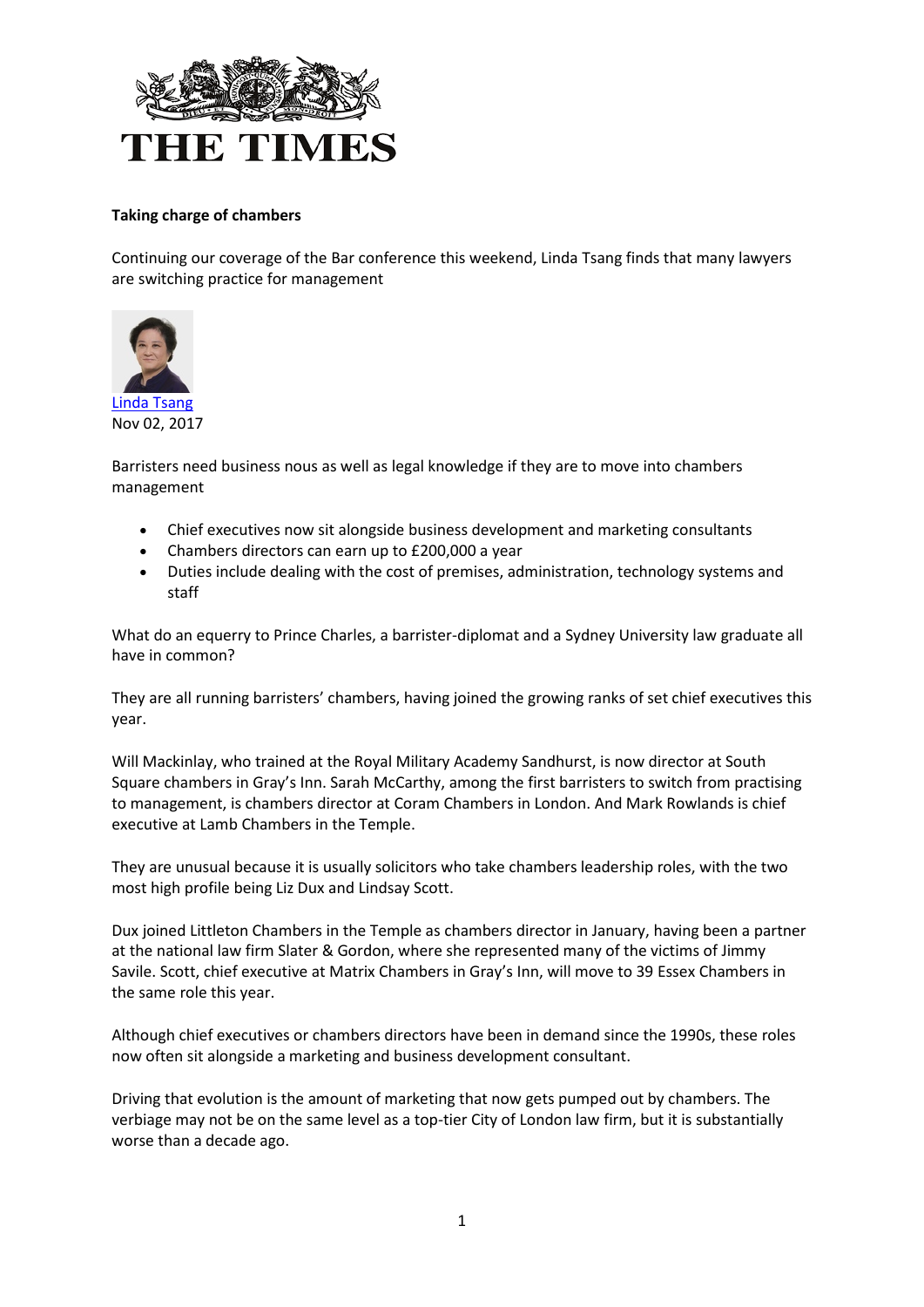One chambers management veteran says: "There are more meetings, functions and those pesky directories, which require more and more work.

"There was a time when barristers seemed to think that employing ex-army officers was a good idea. But this soon stopped once the barristers realised that they, the barristers, didn't like being ordered about. Ex-solicitors are always a good bet as they know what solicitors expect from a chambers."

In fact, those two trends are reflected in the two people who chair the Legal Practice Management Association, an organisation for those involved in management at the Bar and in law firms. One is Robin Jackson, who did a stint in the military and then at the consultancy Financial Dynamics (now FTI) before his current role as chambers director at 3 Verulam Buildings. The other is Catherine Calder, who started as a solicitor at the law firm Macfarlanes before becoming an account manager at Bates Dorland, an advertising agency that's part of the Saatchi Group, and finally moving to chambers management. She is now director of client care at Serjeants' Inn.

## **Not for everyone**

Developing and managing barristers' business is not a career opportunity sought by many lawyers. Littleton's Dux says: "The role of chambers director was not one that I had contemplated but, after 28 years in practice, it felt natural to move into a different arena of legal management. It is not a role that would suit those who are relatively junior in the legal profession. A few grey hairs and years of experience are needed to earn the respect of clients and barristers alike."

But it is not just respect that needs to be earned. According to one QC, the decision to hire chambers directors is made on the basis that the recruit will add value. As to how sets can quantify the return on recruiting chief executives or business development consultants and whether they are value for money, Calder of Serjeants' Inn says: "These kinds of appointments increase profits both indirectly — because it releases the barristers from management to concentrate on their cases and clients and directly through the strategic and commercial skills those individuals bring to the set."

Fiona Fitzgerald, another former solicitor who is now the chief executive at Radcliffe Chambers in Lincoln's Inn, highlights the client's perspective. "Solicitors are looking for commercially savvy barristers and a wider market understanding," she says.

"So an understanding of costs, funding, where work is coming from and client needs can provide a solicitor switching to chambers management with some unique selling points in the market. Chambers are recognising this, and that people are no longer willing to simply rely on a name."

Fitzgerald adds that her set has had a 70 per cent increase in turnover in the three years since she joined.

Nick Rees, managing director at the recruitment consultancy GRL Legal, says that chief executive roles or those with a similarly title roles will often have a set of key objectives. Among them is expanding the business and professionalising the chambers, along with attracting and retaining business.

"Business development roles will often have targets and remuneration will be linked to numbers on the board or the increase in the bottom line. The Bar is now far more willing to move people on than it was," he says.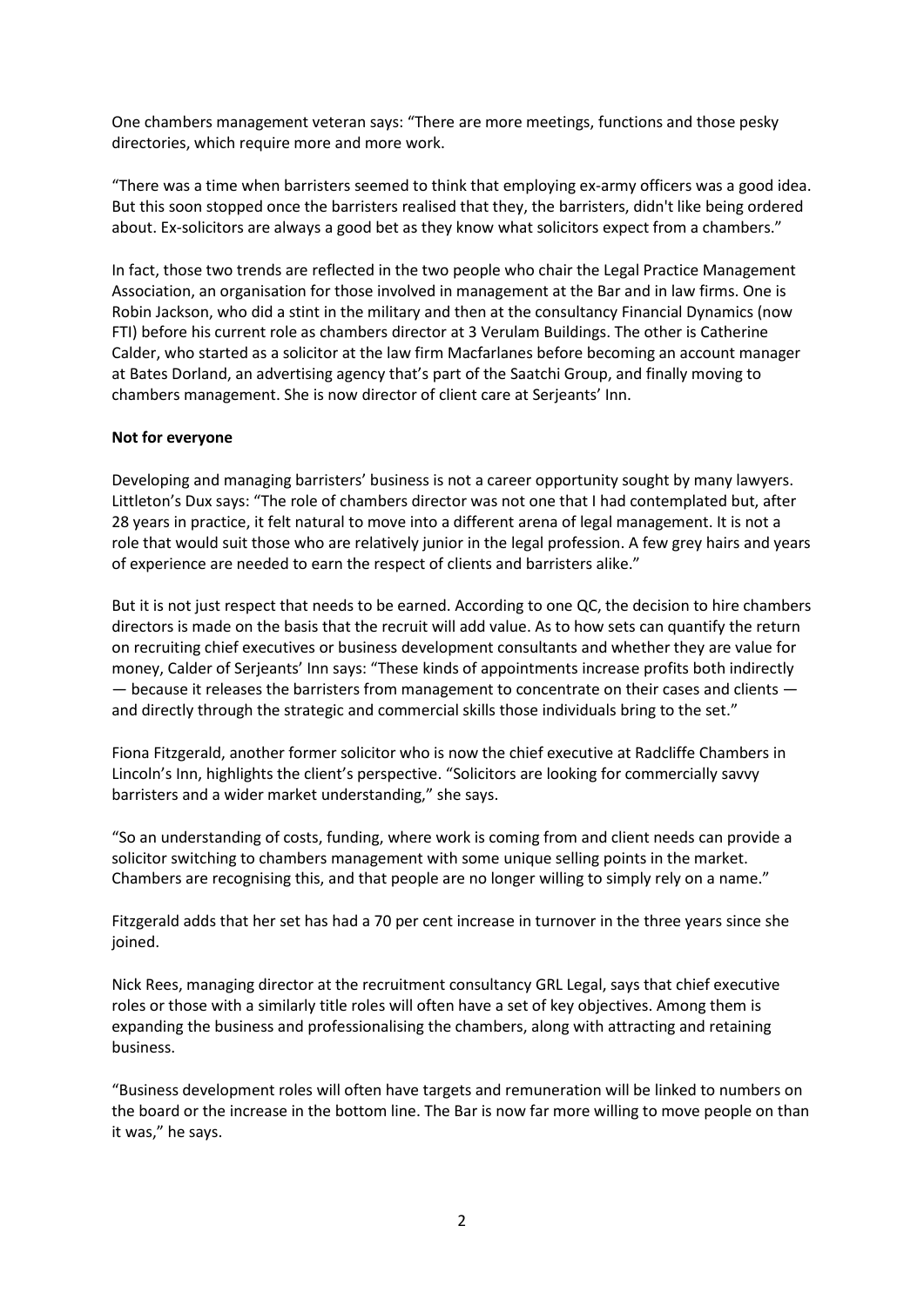It is estimated that chambers director roles at leading sets can carry six-figure salaries with some has high as £200,000. Therefore, any candidate must come to an interview armed with their own business plan to pitch to the set.

## **Measuring success**

The chambers will also have an outline business plan, usually covering three years, that deals with fee income and growth, law firms that it wants to target and an idea of the number of cases it wants to attract within a certain time.

Prospective recruits for the chambers director role will need a plan for speeding recovery of outstanding debt and potentially for cost-cutting. Responsibility for dealing with the cost of premises, administration, technology systems and staff will be passed to the chief executive.

There will be feedback every four or six months and updates on progress so chambers should know within a year if those targets are being met, or can be.

However, according to one QC: "Success is difficult to gauge. The recruit would probably point to an increase in chambers' turnover or a significant shift in profile. But the real issue is whether such things would have happened in any event.

"In reality I suspect success is gauged in a much less scientific way. Clearly, if you have an impressive individual who can bring about radical and effective change, that will speak for itself."

## **Top dogs**

**Will Mackinlay**, the former Sandhurst-trained army officer was equerry to the Prince of Wales. He has also served as an executive director at UBS, where he was chief of staff to the head of the investment arm. He joined South Square as chambers director in March.

**Jemma Tagg**, a former dispute resolution lawyer who was head of international relations at the City of London law firm Slaughter and May before joining 20 Essex Street as director of strategic development in May.

**Vincent Denham**, who has held a number of chief executive roles at law firms, was chambers director at Lamb Chambers and went to 42 Bedford Row in London in June.

**Sarah McCarthy** worked as a diplomatic lawyer and was the first UK liaison prosecutor to South Africa. She joined Coram Chambers in July as chambers director.

**Mark Rowlands** moved from Allens-Linklaters in Sydney to the UK in 2004. He has worked for the City law firms Bird & Bird, Dechert and Reed Smith, and was head of business development for Europe at the US firm King & Spalding. He joined Lamb Chambers as chief executive in September.

**Richard Hanney**, former senior partner at the law firm Matthew Arnold & Baldwin, had a marketing and development role at Selborne Chambers in London before joining Radcliffe Chambers as business development consultant last month.

**Lisa Pavlovsky**, a former litigation solicitor at the City of London law firm Herbert Smith, became one of the first solicitors to switch to practice manager when she joined 12 King's Bench Walk in the Temple. She is now marketing and business development manager at Devereux Chambers in